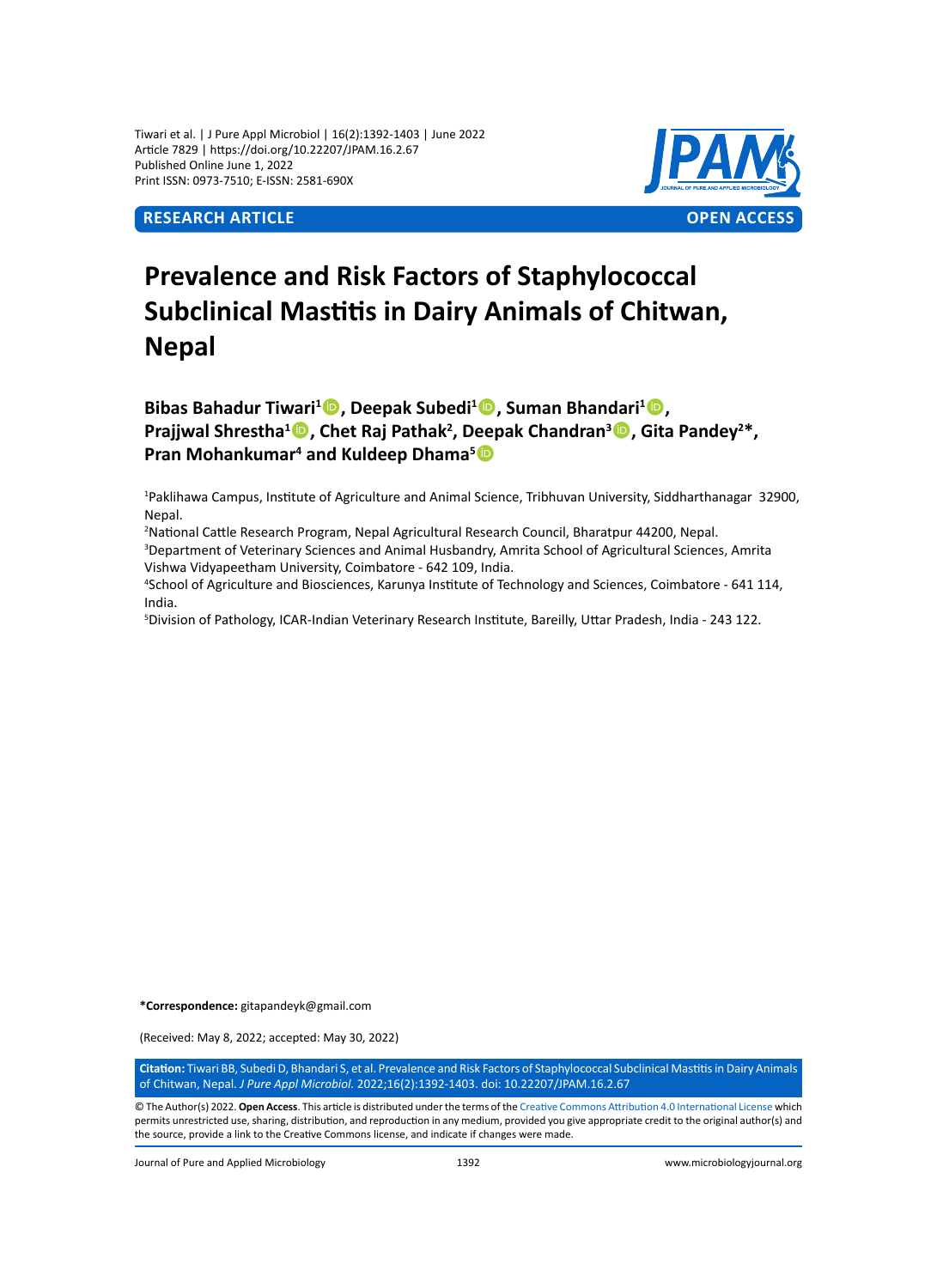# **Abstract**

**Subclinical mastitis (SCM), the asymptomatic inflammation of breast tissue, is the most common form of mastitis in livestock. SCM prevalence and risk factors in dairy animals in Western Chitwan, Bagmati Province, Nepal, were the primary objectives of this study. Out of 243 dairy animals, 104 representing 42.8% were positive for SCM in the California mastitis test (CMT) in the study area. At the quarter level, out of 972 active quarters tested for SCM, 188 (19.3%) were positive to CMT test. The prevalence of Staphylococcal SCM was 39.92% (97/243) and 18.21% (177/972) at animal level and quarter level, respectively. Coagulase Negative Staphylococcus (CNS) (46.33%) was the most prevalent Staphylococcus to cause SCM at quarter level. While at animal level, SCM due to occurrence of both** *S. aureus* **and CNS (36.08%) in an individual was more common. High susceptibility towards Amikacin, Ceftriaxone and Gentamicin was seen against both isolates. Low resistance against Amikacin and Ceftriaxone was seen against both isolates. Ciprofloxacin (41.2% vs 27.4%) and Gentamicin (37.8% vs 23.2%) were more resistance towards CNS whereas Enrofloxacin (41.1% vs 25.2%) and Tetracycline (36.8% vs 15.1%) were more resistant towards** *S. aureus***. Older aged, multiparous and late lactating animals had the highest prevalence of staphylococcal SCM i.e., 58.1%, 56% and 52.6%, respectively. The study concludes that there is a high prevalence of Staphylococcal SCM in Western Chitwan, Nepal. CNS is the most common mastitis pathogen. Increased antimicrobial resistance to** *S. aureus* **and CNS could be the result of the indiscriminate use of antibiotic drugs without an antibiotic susceptibility test (AST). This study emphasizes the importance of ongoing antibiotic surveillance, excellent farm and animal hygiene, and suitable housing and feeding management.**

**Keywords:** Risk factors, Antibiogram, Coagulase Negative Staphylococcus, *S. aureus,* Subclinical mastitis, Nepal

## **INTRODUCTION**

Mastitis is a significant infectious disease among dairy animals, present in both clinical and subclinical forms, causes heavy economic losses, and various efforts and advances are being made for its adequate management and treatment. $1-3$ Economic loss is due to decreased in production and quality, increase in labor and veterinary cost as well as increase in rate of culling.<sup>4-8</sup> Subclinical mastitis (SCM), the asymptomatic inflammation of mammary tissue, is the most common form of mastitis. $9-11$  It is caused by wide ranges of causative organisms like bacteria, fungi, algae and mycoplasmas. Although milk does not vary significantly, SCM is 40 times more common than clinical mastitis and causes higher economic losses because of increased SCC, which is more difficult to detect.12 SCM is more costly since it raises the risk of clinical mastitis as well as milk production loss.<sup>13</sup> According to Singh & Singh $14$  SCM causes more than three times losses as compared to clinical mastitis. Treatments, preventive measures and increased labor costs are the actual expenses that result from decreased milk production, whereas the losses are represented by the reduction in milk production.<sup>15</sup> According to Dhakal and Tapa,<sup>16</sup> mastitis costs Nepalese farmers Rs. 4287 or \$ 63 per lactating buffalo. In India, INR 60532.2 million was estimated amount of annual economic loss due to mastitis in which 70-80% (INR 43653.2 million) accounts for sub-clinical mastitis.<sup>17,18</sup>

Nepal is an agricultural developing country. A big part of Nepal's economy is dependent on agriculture, and livestock play an important role in that sector. About 27.1% of total Gross Domestic Product (GDP) is contributed by Agriculture and Forestry.19 Livestock and dairy sector contribute 32% of agricultural GDP and 11% of national GDP.20,21 Cattle and buffaloes are considered to be major livestock reared in Nepal. Livestock is an integral part of Nepalese farming, providing milk, meat, draught power, fertilizer (manure) and household fuel. It also carries great religious significance. $22$  Rural people's living standards have been boosted by the dairy industry's ability to bring money from the city to the countryside. Cattle and buffaloes are a vital source of revenue flow for smallholder farmers.<sup>9,10</sup> According to Agriculture and Livestock Diary 2079, there are 7,466,841 cattle and 5,159,931 buffalo in Nepal and total milk production is 2,479,899 metric tons.22 Chitwan district is the largest producer of milk in the country which produces 290,000 L of milk daily.4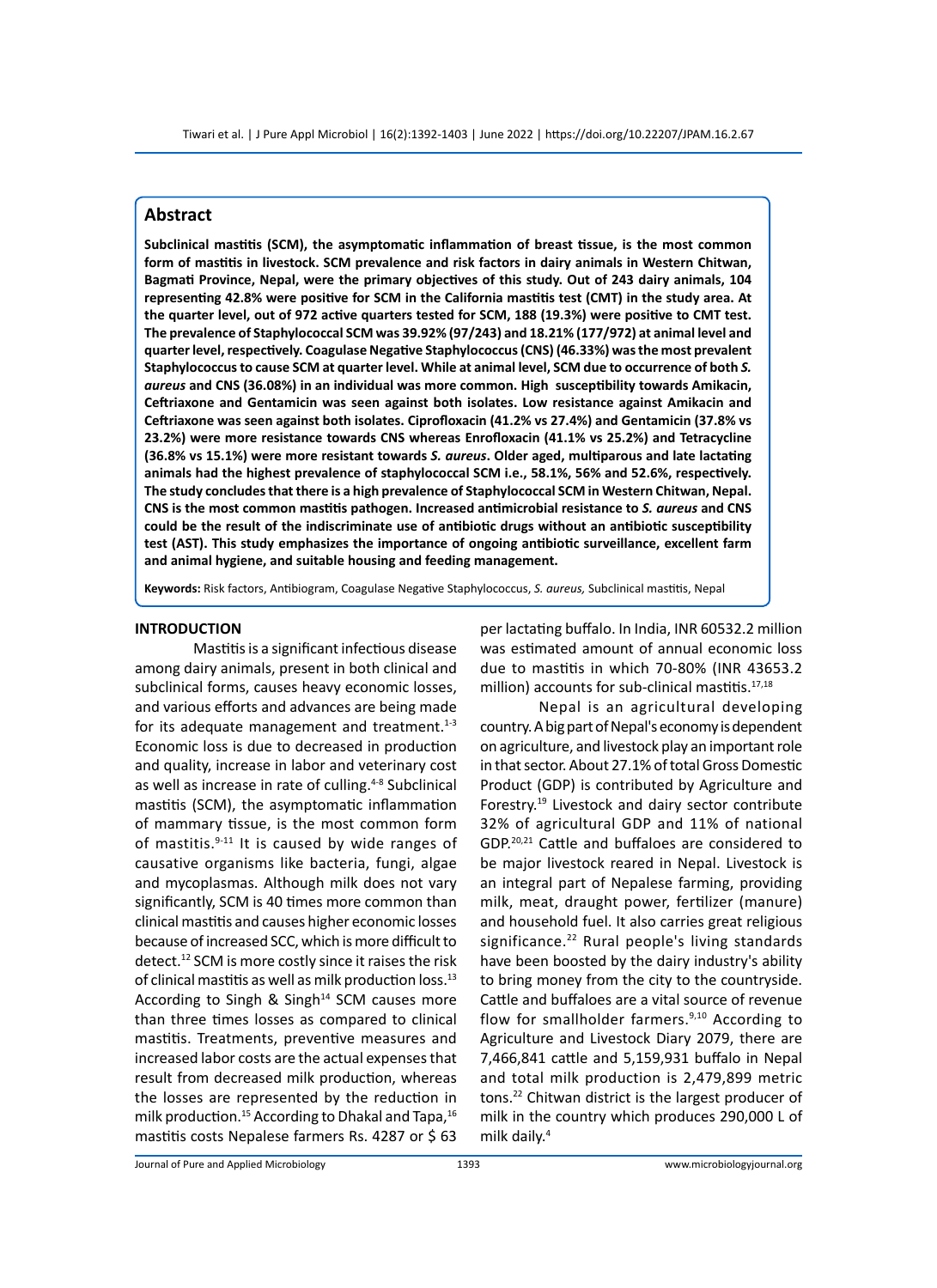The most prevalent and well-known cause of mastitis in dairy cows is *Staphylococcus aureus*. 23 Staphylococcal SCM is very common in Asian countries<sup>24-27</sup> as well as different parts of Nepal like Chitwan, $14,28$  Pokhara, $29$  Lamjung<sup>13</sup> and Bhaktapur.<sup>30</sup> Economic impact of the Staphylococcal SCM is one part, the other is potential zoonotic risk brought about by contaminated raw milk and antibiotic residues as a consequence of drug therapy. $31$ Identification of *Staphylococcus* and its antibiotic resistance are necessary for efficient control of mastitis implementation. For the sake of public health in Nepal and other developing nations, this information is critical for treating and preventing mastitis. The Chitwan district needs to have baseline data on SCM prevalence and understand the related risk factors in order to reduce its prevalence. Thus, the current study was designed to investigate the prevalence and risk factors of Staphylococcal mastitis in dairy animals in western Chitwan, Nepal, as well as the antibiotic resistance of Staphylococcal isolates.

## **MATERIALS AND METHODS Study Area**

This study was conducted in 12 different localities; Mangalpur, Saradanagar, Fulbari, Sibanagar, Gitanagar, Gunjanagar, Parbatipur, Patihani, Dibyanagar, Sukranagar, Jagatpur and Meghauli of Western part of Chitwan district, Bagmati Province, Nepal. The benchwork was conducted in the laboratory of National Cattle Research Program, Nepal Agricultural Research Council (NARC), Rampur, Chitwan, Nepal (Fig. 1). **Study Design**

Investigation participants were surveyed from January to March 2020 in a cross-sectional study. This information was gathered using a standardized questionnaire with open and closed ended questions for each animal that was tested. One to one interview was conducted among the farmers in local Nepali language after explaining the objective of this study and securing the agreement of each individual participant. Firsthand information was obtained with the farmer. The questionnaire was divided into three parts; first section was about the demographic character of the farmers; second part was related to the individual animal and third section was focused on management and hygiene of the farm. A number of potential risk factors for SCM were recorded. The factors assessed were frequency of milking, time of milking, feeding practice, housing practice, handwashing before and after



**Fig. 1.** Map of Nepal and Chitwan district showing the study area.

Journal of Pure and Applied Microbiology 1394 www.microbiologyjournal.org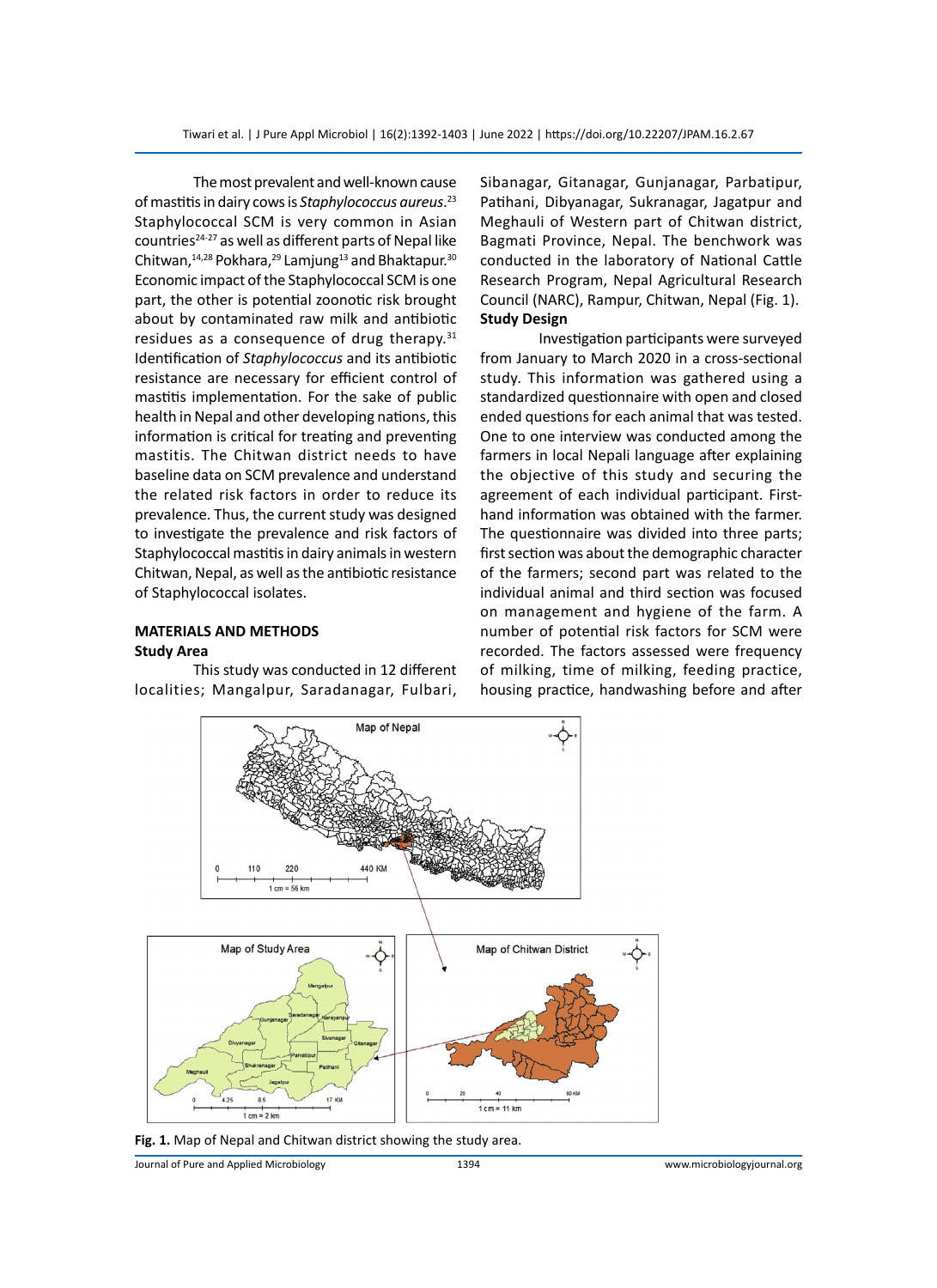milking, udder washing before and after milking, and barn cleaning. Age, breed, parity, stage of lactation, milk output, presence of teat injuries and past mastitis history were documented at the cow level. It was also confirmed that there was no evidence of any other diseases or health issues. The color, smell, and consistency of the milk were all closely monitored. The presence of clots, flakes, blood, and other consistency alterations were among the signs of clinical mastitis that were rejected. Milk samples from cattle and buffalo were aseptically collected in the labelled universal sample container for the study.

**Sampling method and sample size determination** The sample size in particular was generated from EpiTools Epidemiological Calculators by Ausvet, in assumption of prevalence of Staphylococcal SCM in Ratnanagar Municipality to be 18.06% and expected precision of 5% and confidence level of 95%.<sup>32</sup> And considering the sensitivity and specificity of Mannitol Salt Agar to be 97.86% and 100% respectively.<sup>33</sup> The estimated sample size for true prevalence was 243 all over Western Chitwan. Samples from separate quarters were collected in the labelled universal sample container. Two staged random sampling was done. Samples from dairy animals both buffaloes and cattle in the area were collected using probability proportion to size (PPS).

## **Collection and transportation of sample**

Cattle and buffaloes were milked in Western Chitwan and milk samples were taken before milking. Before collecting samples, the udder and specifically the teats were thoroughly cleansed and dried. Teats that were closer to the sample collection were sampled first, followed by those that were further away. After discarding the first few streams, 10 mL of milk were collected in sterile universal sample collection bottles and labelled. In order to further isolate and identify the microorganisms, the samples were transported to the National Cattle Research Program Microbiology Laboratory in an icebox. A maximum of 24 hours was allowed for the samples to be cultured on standard bacteriological media before being stored at 4°C.

#### **California Mastitis Test (CMT)**

SCM screening and detection can be greatly improved with the use of CMT.<sup>34</sup> A quantity of 2 mL milk were obtained from each quadrant and evaluated visually with the naked eye for any anomalies in color, consistency, blood particles, etc. in four shallow cups of CMT paddle. Each cup received the same amount of commercial CMT reagent. For 15 seconds, the mixtures were agitated with a gentle circular motion in a horizontal plane. Based on gel formation, the CMT results were graded as follows: 0 for negative, 1 for trace, 2 for weak positive, 3 for distinct positive, and 4 for strong positive. There was no difference between CMT scores of zero (0) and those of 1, 2, 3, and 4 indicating subclinical mastitis. Positive cows had a CMT score of 1 or higher in at least one quarter of their herd.

#### **Isolation of** *Staphylococcus aureus*

For isolation of *Staphylococcus* species, all the CMT positive animals were selected. CMT negative dairy animals were not included in further milk subculture. To comply with specific objective of the study, bacteriological examination was focused only on identification and isolation of *Staphylococcus* species, which is the most common cause of contagious mastitis in dairy herds worldwide.

Test tubes with 8 mL of buffered peptone water (HiMedia, Mumbai, India) were filled with around 2 mL of CMT positive sample. Warming milk samples at 25°C for 15 minutes dispersed bacteria and fat globules that might be concentrated in the cream layer and bound together by clumps of fat globules in the samples. After 24 to 48 hours of aerobic incubation at 37°C, the test tubes were discarded. Standard microbiological methods were followed in the isolation of *Staphylococcus aureus*. It was mixed completely and a standard loop (0.01 mL) of milk sample was streaked on Mannitol Salt Agar (MSA) (HiMedia, Mumbai, India), which was incubated for 24 hours. For 24 hours, the petri plates were incubated aerobically at 37°C with the sample identity and teat level clearly marked. The growth and morphological characteristics of the colonies, such as size, shape, and color, were analyzed on the plates. Nutrient agar (HiMedia, Mumbai, India) was used to separate the presumed colonies and incubate them for 24–48 hours at 37°C in order to obtain a clean culture. The colonies were selected on the basis of mannitol fermentation (golden yellow and pink). Nutrient broth was prepared and 500 μL was taken on 1.5mL labelled Eppendorf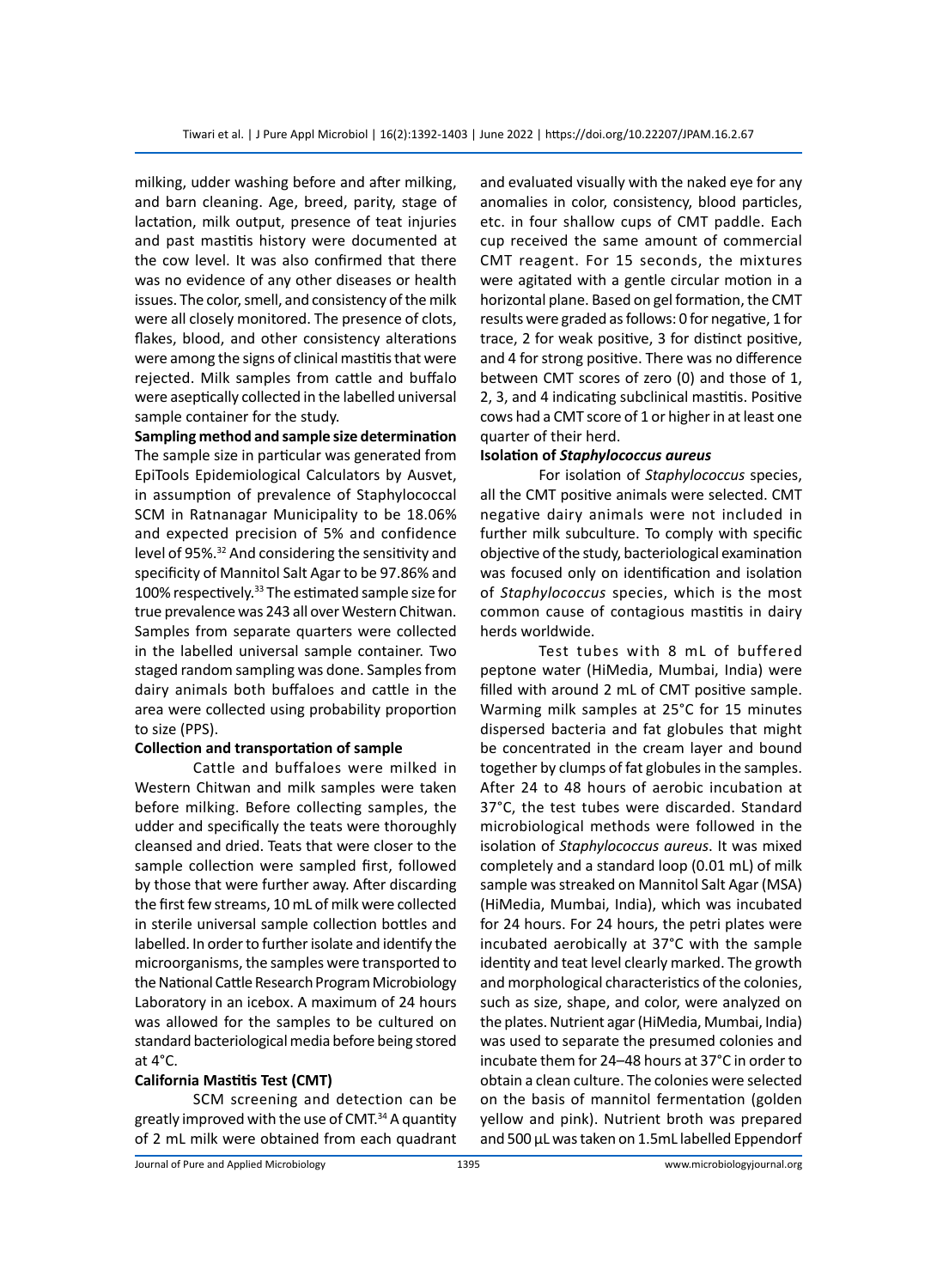| Variables           |                 | Cattle (n=193)<br>n(%) | Buffalo (n=50)<br>n (%) | Total<br>n (%) |  |
|---------------------|-----------------|------------------------|-------------------------|----------------|--|
|                     |                 |                        |                         |                |  |
| Age                 | >2              | 63 (32.6)              | 7(14.0)                 | 70 (28.8)      |  |
|                     | 4 to 8          | 109 (56.5)             | 33 (66.0)               | 142 (58.4)     |  |
|                     | >8              | 21(10.9)               | 10(20.0)                | 31(12.8)       |  |
| Parity              | $1st$ to $3rd$  | 156 (80.8)             | 37 (74)                 | 193 (79.4)     |  |
|                     | $4th$ and above | 37 (19.2)              | 13 (26)                 | 50 (20.6)      |  |
| Lactation           | Early           | 73 (37.8)              | 19 (38)                 | 92 (37.9)      |  |
|                     | Mid             | 71 (36.8)              | 23(46)                  | 94 (38.7)      |  |
|                     | Late            | 49 (25.4)              | 8(16.0)                 | 57(23.5)       |  |
| Milk Yield          | <7 L            | 50 (20.6)              | 23 (46.0)               | 73 (30.0)      |  |
|                     | 7 to 14 L       | 117 (60.6)             | 26(52.0)                | 143 (58.8)     |  |
|                     | >14L            | 26(13.5)               | 1(2.0)                  | 27(11.1)       |  |
| History of Mastitis | Yes             | 73 (37.8)              | 11 (22.0)               | 84 (34.6)      |  |
|                     | No              | 120 (62.2)             | 39 (78.0)               | 159 (65.4)     |  |
| Teat injury         | Yes             | 21(10.9)               | 5(10.0)                 | 26(10.7)       |  |
|                     | No              | 172 (89.1)             | 45 (90.0)               | 217 (89.3)     |  |
|                     |                 |                        |                         |                |  |

**Table 1.** Descriptive features of sampled animals

**Table 2.** Management and hygiene practices by cattle and buffalo farmers

| Variables             |                  | Cattle (n=193)<br>n (%) | Buffalo (n=50)<br>n (%) | Total<br>n (%) |  |
|-----------------------|------------------|-------------------------|-------------------------|----------------|--|
| Housing               | Intensive        | 78 (40.4)               | 21(42.0)                | 99 (40.7)      |  |
|                       | Semi-Intensive   | 115 (59.6)              | 29(58.0)                | 144 (59.3)     |  |
| Feeding               | <b>Before</b>    | 105 (54.4)              | 34 (68.0)               | 139 (57.2)     |  |
|                       | After            | 88 (45.6)               | 16 (32.0)               | 104 (42.8)     |  |
| Udder cleaning before | Yes              | 190 (98.4)              | 48 (96.0)               | 238 (97.9)     |  |
|                       | No               | 3(1.6)                  | 2(4.0)                  | 5(2.1)         |  |
| Udder cleaning after  | Yes              | 46 (23.6)               | 7(14.0)                 | 53 (21.8)      |  |
|                       | No               | 147 (76.2)              | 43 (86.0)               | 190 (78.2)     |  |
| <b>Barn Cleaning</b>  | Once a day       | 84 (43.5)               | 19 (38.0)               | 103 (42.4)     |  |
|                       | Twice a day      | 93 (48.2)               | 28 (56.0)               | 121 (49.8)     |  |
|                       | once in 2-3 days | 16(8.3)                 | 3(6.0)                  | 19 (7.8)       |  |
| Milking utensil       | Plastic          | 85 (44.0)               | 16 (32.0)               | 101 (41.6)     |  |
|                       | Steel            | 108 (56.0)              | 34 (68.0)               | 142 (58.4)     |  |

tube and pure colony isolated from Nutrient Agar was transferred to the tube using inoculating loop. Each sample was stored in three Eppendorf tubes and incubated for 24 hours at 37°C. 500 μL of 50% glycerol was placed on the Eppendorf tube to make 25% dilution and stored in defreeze according to the protocol by Addgene.

# **Identification of** *S. aureus* **and Coagulase Negative**  *Staphylococcus* **(CNS)**

The preserved samples from Eppendorf were streaked over mannitol salt agar (MSA) using a sterile inoculation loop to obtain a pure colony, and then incubated at 37°C for 24 hours. Identification of *Staphylococcus* was done by gram staining (purple grapelike cluster) and various biochemical tests like catalase test and oxidase test. Slide coagulase test was done to identify *S. aureus* and CNS. In order to do so, bacterial colony from MSA was first transferred to Nutrient Agar and incubated at 37˚C for 24 hours. Then slide coagulase test was performed. Similarly, CNS was further confirmed by Novobiocin susceptibility test.

#### **Antibiotic Susceptibility Test**

Antibiotic susceptibility test was done for the confirmed samples of *Staphylococcus* according to Kirby Bauer disk diffusion method. Muller Hilton Agar (MHA) (HiMedia, Mumbai, India) plates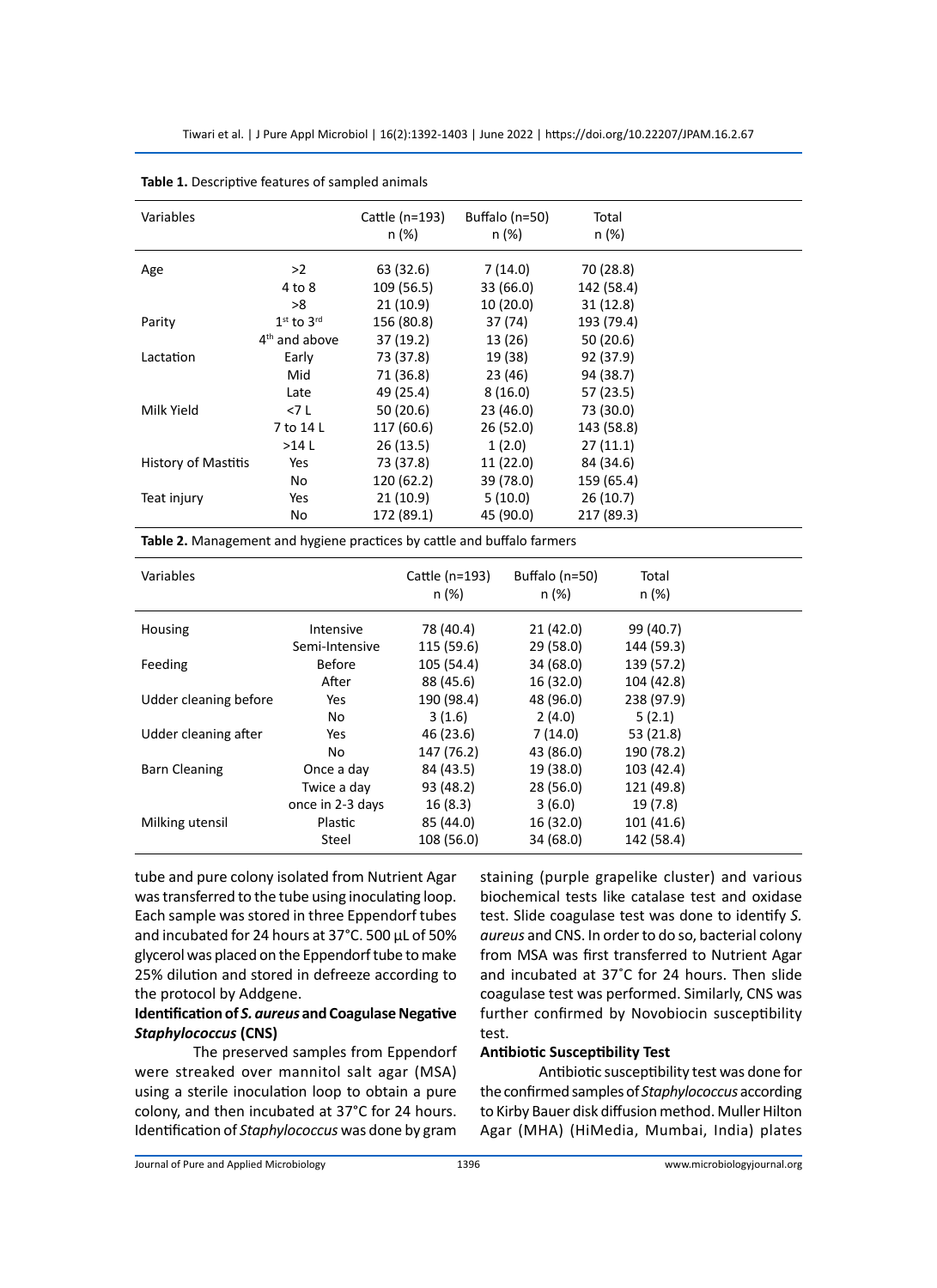| Antibiotics   |    | Susceptible | Intermediate |                          | Resistant |       |
|---------------|----|-------------|--------------|--------------------------|-----------|-------|
|               | N  | %           | n            | %                        | n         | %     |
| Tetracycline  | 8  | 8.4%        | 52           | 54.7%                    | 35        | 36.8% |
| Gentamicin    | 73 | 76.8%       |              | $\overline{\phantom{a}}$ | 22        | 23.2% |
| Enrofloxacin  | 4  | 4.2%        | 52           | 54.7%                    | 39        | 41.1% |
| Amikacin      | 87 | 91.6%       | 5            | 5.3%                     | 3         | 3.2%  |
| Ceftriaxone   | 76 | 80.0%       | 15           | 15.8%                    | 4         | 4.2%  |
| Ciprofloxacin | 15 | 15.8%       | 54           | 56.8%                    | 26        | 27.4% |

**Table 3.** Antibiotic Susceptibility Test (AST) of *S. aureus* isolates

|  |  | Table 4. Antibiotic Susceptibility Test (AST) of Coagulase Negative Staphylococcus (CNS) isolates |
|--|--|---------------------------------------------------------------------------------------------------|
|--|--|---------------------------------------------------------------------------------------------------|

| Antibiotics   |    | Susceptible | Intermediate |       | Resistant |       |
|---------------|----|-------------|--------------|-------|-----------|-------|
|               | N  | %           | n            | %     | n         | %     |
| Tetracycline  | 84 | 70.6%       | 17           | 14.3% | 18        | 15.1% |
| Gentamicin    | 74 | 62.2%       | ۰            | ٠     | 45        | 37.8% |
| Enrofloxacin  | 8  | 6.7%        | 81           | 68.1% | 30        | 25.2% |
| Amikacin      | 85 | 71.4%       | 27           | 22.7% | 7         | 5.9%  |
| Ceftriaxone   | 93 | 78.2%       | 20           | 16.8% | 6         | 5.0%  |
| Ciprofloxacin | 70 | 58.8%       | 0            | 0.0%  | 49        | 41.2% |

were inoculated with 0.5 McFarland of bacterial suspension. This study utilized Tetracycline (30 μg), Enrofloxacin (5 μg), Gentamicin (10 μg), Amikacin (30 μg), Ceftriaxone (30 μg) and Ciprofloxacin (5 μg) antibiotic discs. These antibiotics were selected because they were the most readily available, used, and prescribed antibiotics in Nepal. A zone scale was used to assess the inhibition zone after 18 hours of incubation at 37°C. Antibiotics were classified as resistant, intermediate sensitive and sensitive on the basis of zone of inhibition produced by each antibiotic disk according to Clinical Laboratory Standards Institute (CLSI) and the European Committee on Antimicrobial Susceptibility Testing (EUCAST) interpretation.

## **Data Analysis**

Statistical Package for the Social Sciences (SPSS) version 20.0 was used to analyze and summarize the data (SPSS Inc., USA). The descriptive data were summarized using frequency and proportion. Testing for a connection between independent variables (farm management and hygiene) and an outcome variable (Staphylococcal SCM) was done using the chi-squared test at 95% confidence interval and *p*<0.05.

## **RESULTS**

#### **Features of sampled animals**

Out of total 243 sampled dairy animals, 50 (20.6%) (95% CI: 0.261-1.017) were buffalo and 193 (79.4%) were cattle. The variation showed higher number of cattle holdings in the western Chitwan than compared to buffaloes. Among 193 cattle 47 (24.4%) were Holstein Friesian cross, 119 (61.7%) were Jersey-cross and 27 (13.9) were local. Cross-breeds were popular among the farmers in the research area. Majority of animals (79.4%) were in their  $1^{st}$  to  $3^{rd}$  parity. More than 50% animals yield 7 to 14 L milk per day while maximum number (65.4%) of animals did not have history of mastitis (Table 1).

#### **Management and hygiene practices**

Semi-intensive housing system was popular in western Chitwan area. Among the feeding practice, most of the dairy animals were fed before milking (57.2%) (95% CI: 1.159 -3.369). Most of the cattle about 54.4% were fed before and 45.6% were fed after. Likewise, barn cleaning once a day was done by 42.4% of the farmers, twice a day by 49.8% of them and once in 2-3 days by 7.8%. 58.4% and 41.6% of the farmers rearing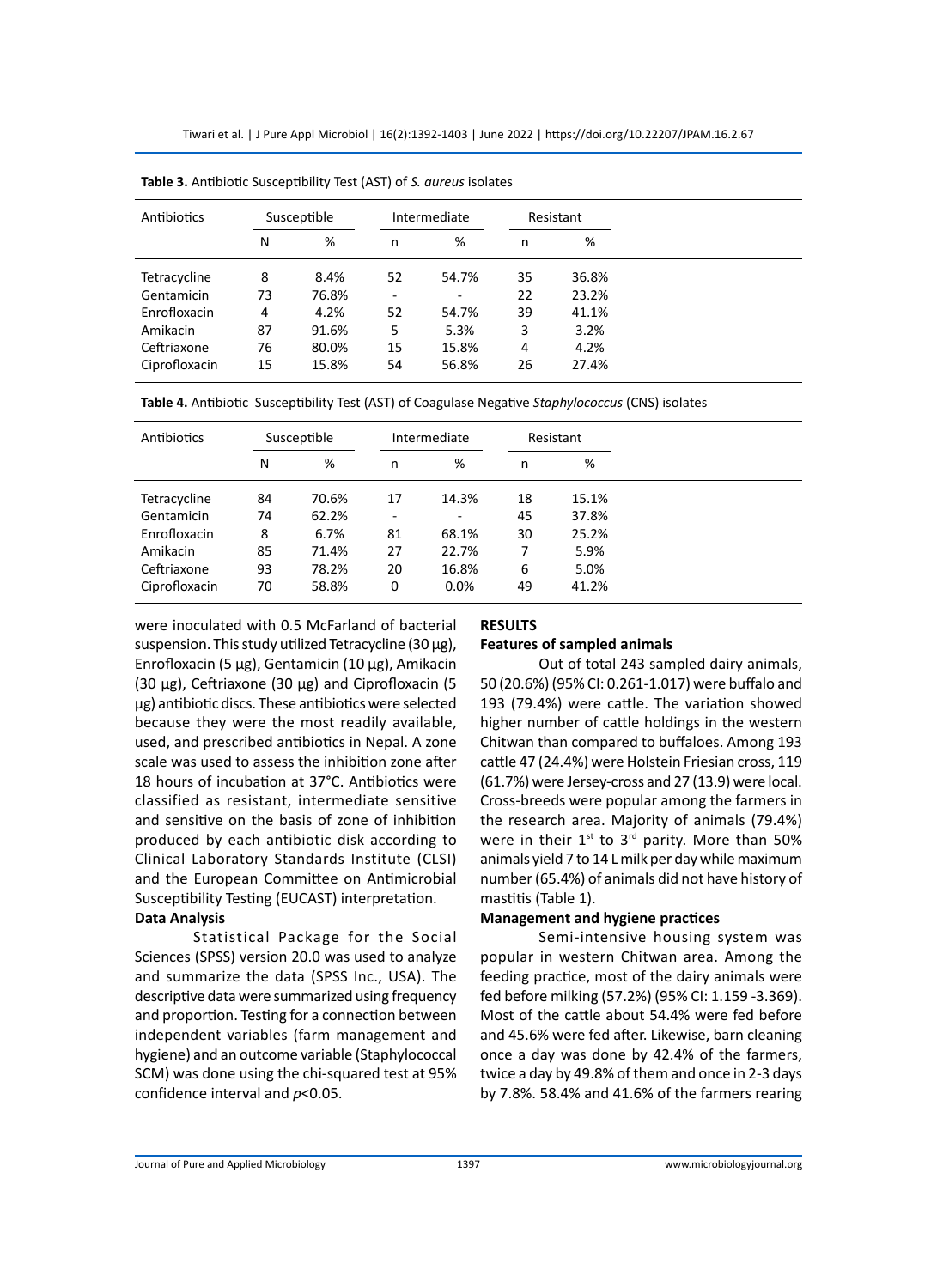| <b>Risk Factors</b> |                       | No. of<br>Animals (%) | SCM Staphylococcal Sub Clinical Mastitis |                                                         |                         |            |
|---------------------|-----------------------|-----------------------|------------------------------------------|---------------------------------------------------------|-------------------------|------------|
|                     |                       |                       | No. (%)<br>positive<br>for SCM           | No. (%)<br>positive for<br>Staphylococcal<br><b>SCM</b> | OR (95% CI)             | $p$ -value |
| <b>Species</b>      | Cattle                | 193 (79.4)            | 104 (53.9)                               | 83 (43%)                                                | <b>REF</b>              | $0.049*$   |
|                     | <b>Buffalo</b>        | 50(20.6)              | 35 (70.0)                                | 14 (28%)                                                | $0.515(0.261 - 1.017)$  |            |
| Age                 | 2-4 years             | 70 (28.8)             | 21(30.0)                                 | 20(28.6)                                                | <b>REF</b>              | $0.016*$   |
|                     | 4-8 years             | 142 (58.4)            | 64 (45.1)                                | 59 (41.5)                                               | 1.777 (0.959 - 3.293)   |            |
|                     | >8 years              | 31(12.8)              | 19 (61.3)                                | 18 (58.1)                                               | $3.462$ (1.433 - 8.362) |            |
| Parity              | 1st to 3rd            | 193 (79.4)            | 75 (38.9)                                | 69 (35.8)                                               | <b>REF</b>              | $0.01*$    |
|                     | 4th and above         | 50(20.6)              | 29 (58.0)                                | 28 (56.0)                                               | $2.287(1.217 - 4.300)$  |            |
| Stage of            | Early                 | 92 (97.9)             | 30(32.6)                                 | 29(31.5)                                                | <b>REF</b>              | $0.038*$   |
| Lactation           | Mid                   | 94 (38.7)             | 43 (45.7)                                | 38 (40.4)                                               | $1.474(0.807 - 2.693)$  |            |
|                     | Late                  | 57 (23.5)             | 31 (54.4)                                | 30(52.6)                                                | $2.141(1.222 - 4.769)$  |            |
| Milk Yield          | Low                   | 73 (30.0)             | 24 (32.9)                                | 23(31.5)                                                | <b>REF</b>              | 0.104      |
| Per Day             | Mid                   | 143 (58.8)            | 71 (49.7)                                | 65 (45.5)                                               | $1.822(1.001 - 3.279)$  |            |
|                     | High                  | 27(11.1)              | 9(33.3)                                  | 9(33.3)                                                 | $1.087(0.424 - 2.783)$  |            |
| History of          | Absent                | 159 (65.4)            | 51(32.1)                                 | 46 (28.9)                                               | <b>REF</b>              | $< 0.001*$ |
| <b>Mastitis</b>     | Present               | 84 (34.6)             | 53 (63.1)                                | 51 (60.7)                                               | $3.796(2.177 - 6.620)$  |            |
| Teat Injury         | Absent                | 217 (89.3)            | 88 (40.6)                                | 81 (37.3)                                               | <b>REF</b>              | $0.019*$   |
|                     | Present               | 26(10.7)              | 16(61.5)                                 | 16(61.5)                                                | $2.686(1.164 - 6.202)$  |            |
| Housing             | Intensive             | 99 (40.7)             | 44 (44.4)                                | 42 (42.4)                                               | <b>REF</b>              | 0.509      |
|                     | Semi-Intensive        | 144 (59.3)            | 60 (41.7)                                | 55 (38.2)                                               | $0.839(0.498 - 1.413)$  |            |
| Feeding             | After Milking         | 104 (42.8)            | 37 (35.6)                                | 32 (30.8)                                               | <b>REF</b>              | $0.011*$   |
| Practice            | <b>Before Milking</b> | 139 (57.2)            | 67 (51.5)                                | 65 (50.0)                                               | $1.976(1.159 - 3.369)$  |            |

Tiwari et al. | J Pure Appl Microbiol | 16(2):1392-1403 | June 2022 | https://doi.org/10.22207/JPAM.16.2.67

**Table 5.** Chi-squared Test for risk factors associated with staphylococcal SCM in dairy animals of Chitwan, Nepal

dairy animals used steel and plastic container for milking respectively (Table 2).

## **Prevalence of subclinical mastitis (SCM)**

A total of 243 samples were collected all around Western Chitwan, Nepal. All 972 teat were subjected to the CMT test and scored (0, +1, +2, +3 or +4) on basis of gel formed. Out of 243 dairy animals 104 were CMT positive and 139 were negative, i.e., 42.8% and 57.2% respectively. Overall prevalence of subclinical mastitis in Western Chitwan, Nepal was found to be 42.8% in animal level. Similarly, 188 out of 972 teats were CMT positive, depicting the quarter-wise prevalence of SCM in Western Chitwan, Nepal to be 19.3%.

# **Prevalence of Staphylococcal SCM**

Out of 188 teats of 104 CMT positive animals, very high prevalence of *Staphylococcus* was seen, i.e., 93.27% (97/104) in animal level and 94.14% (177/188) in quarter-level. The overall prevalence of staphylococcal SCM was found to be 39.92% (97/243) and 18.21% (177/972) in animal and quarter-level respectively in Western Chitwan, Nepal.

## **Antibiotic Susceptibility Test (AST)**

Altogether 177 quarter with positive isolates of *Staphylococcus* were reported. Out of which *S. aureus* was isolated from 58 teats, CNS was isolated from 82 teats whereas 37 teats showed both *S. aureus* and CNS isolates. Thus, making the overall *S. aureus* and CNS isolates to be 95 and 119 respectively. So, total 214 isolates were subjected to AST on Muller Hinton agar against six different antibiotics for AST.

# **AST of** *S. aureus* **isolates**

AST of 95 *S. aureus* isolates was performed. Amikacin (91.6%) was the most susceptible antibiotic. Ciprofloxacin showed highest intermediate susceptibility i.e., 56.8% susceptibility, followed by Enrofloxacin and Tetracycline each being 54.7%. Gentamicin did not have the intermediate range but *S. aureus*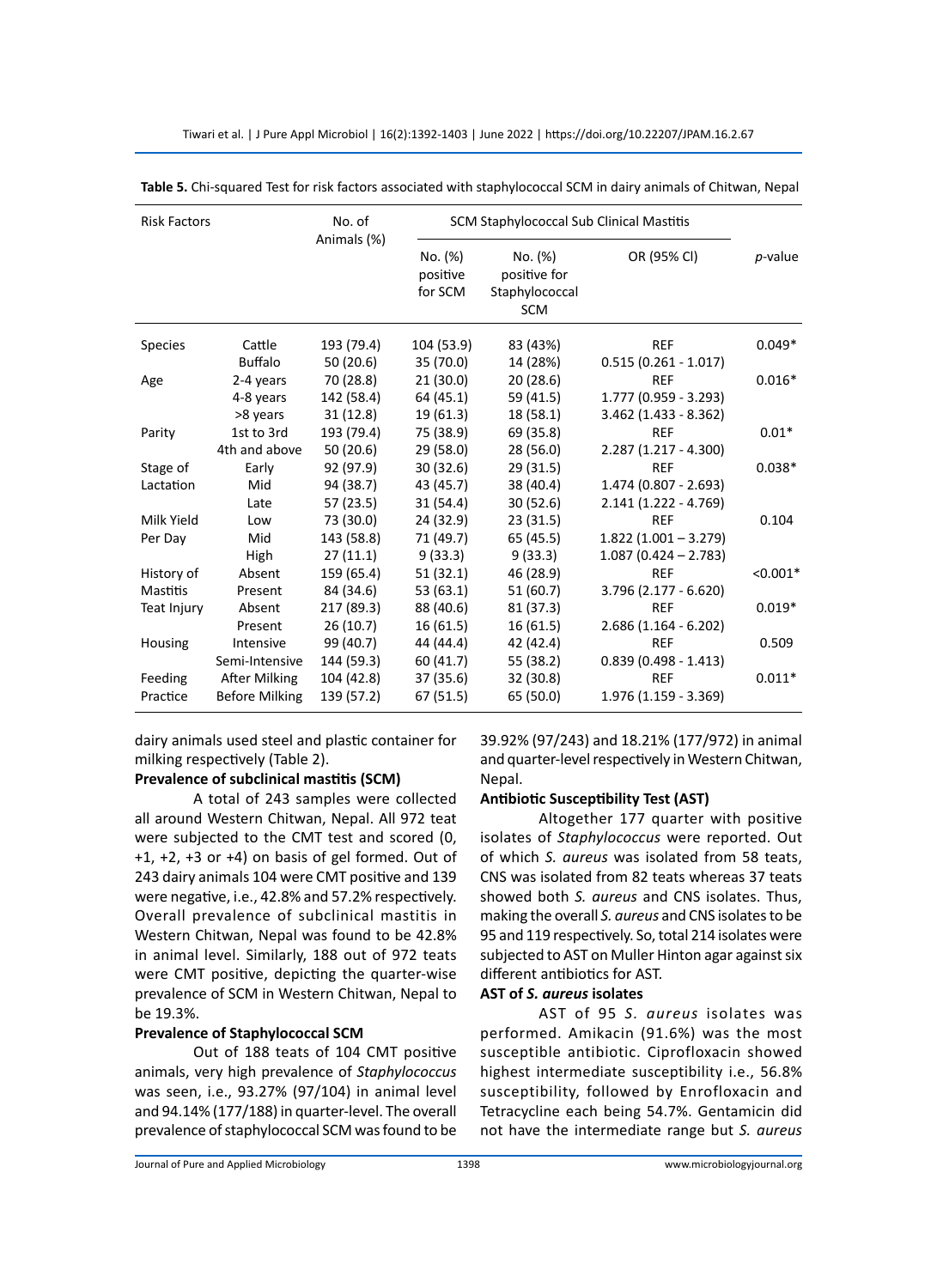were more resistant to Enrofloxacin (41.1%) and Tetracycline (37.8%) (Table 3).

## **AST of coagulase negative** *Staphylococcus* **(CNS) isolates**

Ceftriaxone was the most susceptible antibiotic whereas Ciprofloxacin was the most resistant antibiotic. Enrofloxacin showed highest among intermediate susceptibility with 68.1% susceptibility. Gentamicin did not have the intermediate range and no isolates showed intermediate susceptibility towards Ciprofloxacin. CNS were most resistant to Ciprofloxacin (41.2%) (Table 4).

## **Risk factors of Staphylococcal SCM**

Testing for a connection between independent variables (farm management and hygiene) and an outcome variable (Staphylococcal SCM) was done using the Chi-squared test, at 95% confidence interval and *p*<0.05. Species, age, parity, stage of lactation, milk yield per day, history of mastitis, teat injury, housing and feeding practice were considered as potential risk factors of Staphylococcal SCM. Among them species, age, parity, stage of lactation, history of mastitis, teat injury and feeding practice were statistically significant at *p*-value < 0.05. Dairy animals with age more than 8 years were 3.462 (95% CI:1.433-8.362) times more likely to acquire Staphylococcal SCM that animal of age 2-4 years. Animals with history of mastitis were 3.796 times risk of acquiring the disease that with no history similarly animals with teat injury were 2.686 times riskier than animal with normal teats (Table 5).

## **DISCUSSION**

The prevalence of SCM by CMT was found to be 42.8% at animal level and 19.3% at quarter level, in Western Chitwan, Nepal. This finding was nearly similar to the findings of Khanal and Pandit<sup>13</sup> where the prevalence of SCM was 46.1% at animal level and Shrestha et al., $^{28}$  where prevalence was 41.5%. Comparing with other studies in Nepal, animal level prevalence of our finding was lower than the study of Shrestha and Bindari<sup>30</sup> and Lamsal, $31$  while it was higher than the study of Dhakal. $1$  Out of the total CMT positive subcultures, *Staphylococcus* species were found in 93.27% and 94.14% of animals and quarters, respectively. In Western Chitwan, 39.92% of animals tested positive for SCM caused by

*Staphylococcus* species, while 18.27% of quarters tested positive. As per Khanal and Pandit,<sup>13</sup> Dhakal et al.,<sup>14</sup> Shrestha et al.,<sup>28</sup> Pandit,<sup>32</sup> and Mekibib et al.,37 *Staphylococcus* species was the most common pathogens responsible for sub clinical mastitis. Among the positive Staphylococcal isolates, after the identification three types of *Staphylococcus* species were observed. In quarter level, the highly prevalent was CNS (46.33%), followed by *S. aureus* (32.77%) and less common but considerable infection of both *S. aureus* and CNS (20.9%) in a single quarter. Dieser et al.,<sup>38</sup> also observed that CNS was the most often isolated pathogen (52.1%), followed by *S. aureus* (21.3%). Similar results were obtained during a study conducted in 2001, which reported 49.6% CNS, outnumbering all other isolated pathogens. It is possible that the differences in prevalence of SCM and *Staphylococcus* between studies could be related to differences in sample size and sampling procedures. Also, variations may be due to geographic location, climate, livestock rearing system, husbandry practices and hygiene.<sup>34</sup>

One or more antibiotic-resistant strains of *S. aureus* and CNS were found to exist in this study's AST results. In this study, tetracycline was found to be resistance, 36.8% in case of *S. aureus* whereas in case of CNS it was highly susceptible (70.6%). Gentamicin was highly susceptible (76.8%) against *S. aureus* whereas it was 37.8% resistant against CNS. Enrofloxacin was highly resistant (41.1%) against *S. aureus* whereas it was 25.2% resistant in CNS. Amikacin, third generation aminoglycoside, was sensitive to both *S. aureus* (91.6%) and CNS (71.4%). Ceftriaxone, being a third generation β-lactam antibiotic, it was highly susceptible against both *S. aureus* (80%) and CNS (78.2%). Resistance against ciprofloxacin was more in CNS (41.2%) than compared against *S. aureus* (27.4%). In a study in Chitwan, Nepal, *S. aureus* (48.3%) and CNS (52.5%) were found to be sensitive to Tetracycline.<sup>28</sup>

Similarly, the overall antibiotic susceptibility pattern of western Chitwan against *Staphylococcus* causing SCM were highly susceptible to amikacin (80.4%) and ceftriaxone (79%). Amikacin and ceftriaxone being third generation drugs were more susceptible, while ciprofloxacin (35%), enrofloxacin (32.2%) and gentamicin (31.3%) were resistant in AST.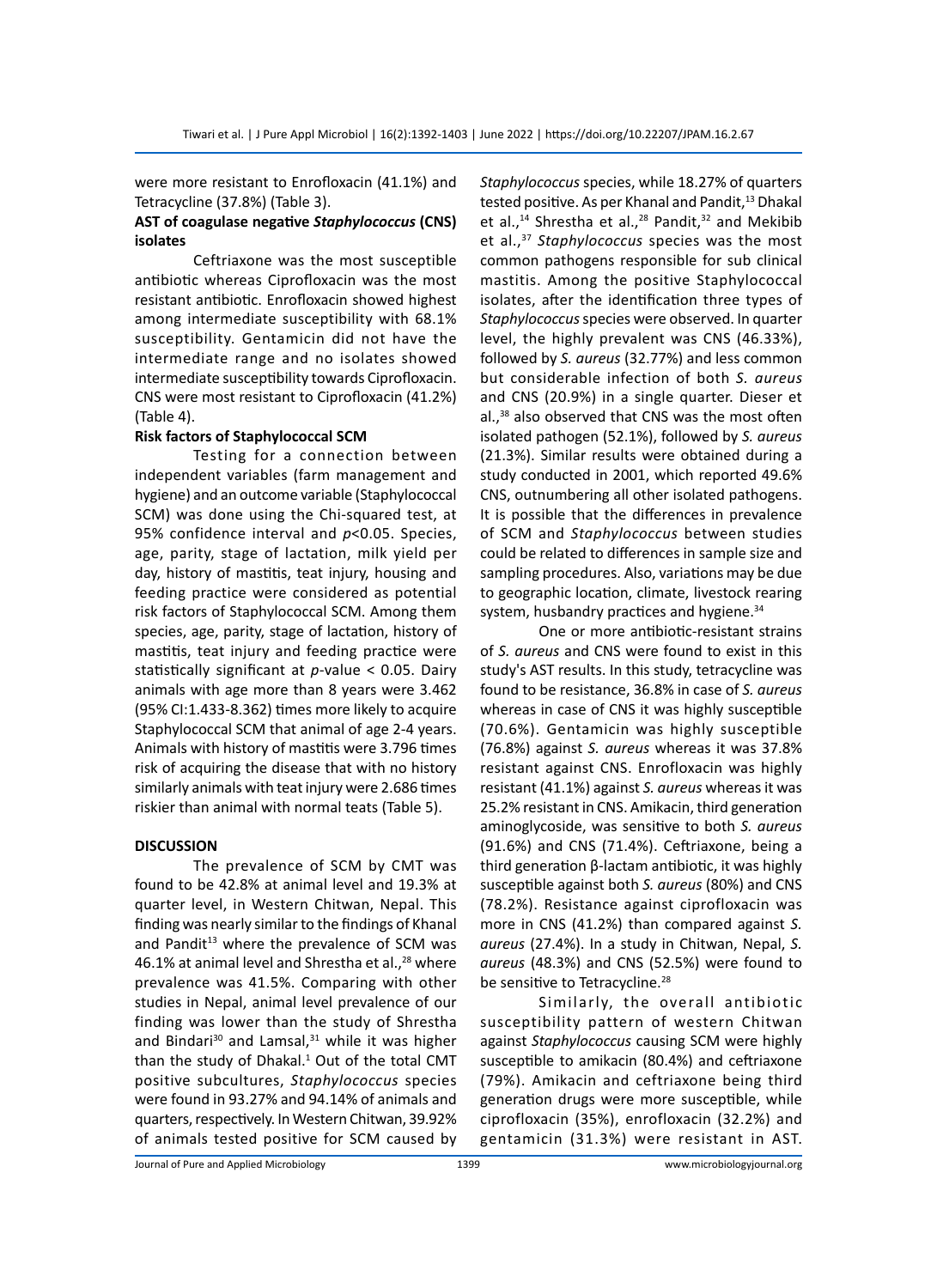However, Pandit<sup>32</sup> showed the susceptibility of Enrofloxacin to be 73.33%. Intermediate resistance of enrofloxacin (69% vs 16%) and resistivity against gentamicin (31% vs 13%) was found way more than the findings by Pandit.<sup>32</sup>

Looking at the resistance patterns and a larger percentage of intermediate susceptibility of drugs against both *S. aureus* (tetracycline, enrofloxacin, ceftriaxone) and CNS (enrofloxacin), and also the fact of decreased efficacy of the lower tier antibiotics (ciprofloxacin against both *S. aureus* and CNS, gentamicin against CNS) suggests the hazardous use of antibiotics. A prescription is not required for farmers to get antibiotics at the pharmacy. This laxity has increased the likelihood of antibiotic overuse, which in turn has contributed to the rise of antibiotic resistance.

The prevalence of SCM was higher in older aged (>8 years old) than compared to younger animals. Similarly, the prevalence of staphylococcal mastitis was highest among the older aged (>8 years) animals followed by animals of 4-8 years age and the least in animals from age group <4 years. This result is similar to that of Kayesh et al.,<sup>40</sup> where highest prevalence (37.50%) in the age group of 9-12 years and also supported the point that with the increase in age the incidence subclinical mastitis is increased. SCM is more common in older cows due to the weakening of the sphincter muscles and the deterioration of the vaginal canal walls and udder tissue that occurs as the animal ages.<sup>41-43</sup> Our results however contradicted with Maheshwari et al.,<sup>44</sup> who found highest prevalence of staphylococcal SCM (25.97%) in cattle of age group 5-7 years. Since there was significant difference between species among various age categories, buffaloes (20%) were more prone to Staphylococcal mastitis than cattle (10.9%) in the present study. Likewise, the prevalence of SCM due to *S. aureus* was similar among the age category of 4-8 years and older age (>8years). However, prevalence of SCM due to CNS was highest among younger animals <4 years which was similar to the finding of Bochniarz et al.45 Likewise, the prevalence of SCM due to mixed species of *Staphylococcus* was highest in older animals. This might be due to greater length of exposure time.

The prevalence of SCM was higher in the animals from  $4<sup>th</sup>$  parity and above (58%) (95% CI:1.217-4.300) according to the CMT results. The prevalence of SCM due to *Staphylococcus* species (56%) was higher in animals from  $4<sup>th</sup>$  parity and above. In this study, parity had no relationship with the incidence of SCM among cattle and buffalo. The increased incidence of mastitis seen in this study coincided with the findings of Rabbani and Samad.<sup>41</sup>

The prevalence of SCM was highest on the animals in late lactation (>6 months), followed by mid (3-6 months) and least in early lactating animal, i.e., 54.4% (95% CI: 1.222-4.769), 45.7% (95% CI: 0.807-2.693) and 32.6% respectively. Likewise, the prevalence of *Staphylococcus* causing SCM was also the same, highest in late lactating and least in the early lactating. This result was similar to the results by Khanal and Pandit $13$  where prevalence was 58.5% in late lactation compared to 41.3% in early lactation. Study by Pandit $27$  also supports our study.<sup>27</sup> As per results by Bochniarz et al.,45 highest numbers of CNS mastitis cases were observed during the first and second lactation. Likewise, the prevalence of SCM due to combined infection of both pathogens was higher in late lactating (24.6%) animals than mid (13.8%) and early lactating (8.7%) animals.

In this study, the prevalence of SCM on basis of CMT was found high among medium yielders (7-14 liters/day), followed by high yielders (>14 liters/day) and low yielders (<7 liters/day). Our findings contrast with the study of Kayesh et al40 which showed higher prevalence of SCM in low yielding cows (<7litres/day). The difference in incidence might be due to variation intrinsic factors (breed, stage of lactation, parity, etc.) and also extrinsic factors (environment, hygiene, feeding, housing, etc.). There was significant difference in distribution of species among various milk yielding categories. Medium yielding cattle were at more risk of SCM than buffaloes within the same yielding category. This might be attributed to the tighter teat sphincter of buffaloes as compared to that of cows.

The prevalence of SCM caused by *Staphylococcus* species among three categories of milk yield per day was not found significantly

Journal of Pure and Applied Microbiology 1400 www.microbiologyjournal.org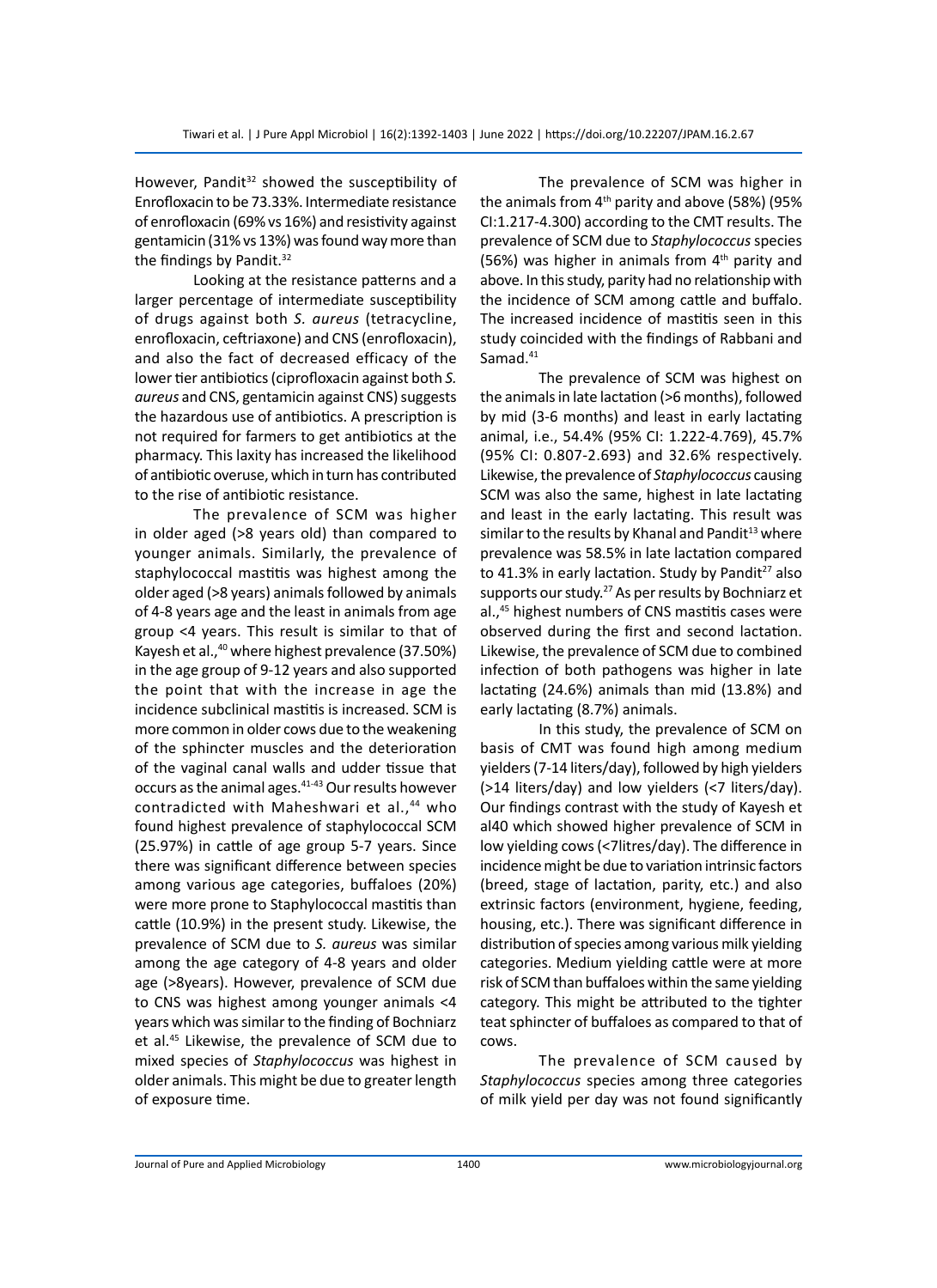different. The prevalence of SCM due to *S. aureus* was highest among medium yielders and lowest in low yielder. According to Pandit<sup>32</sup> the prevalence rate was also lowest among the yielders, which is similar to our finding.

According to the results of the CMT, SCM was more prevalent on animals with a history of mastitis (63.1%) (95% CI: 2.177- 6.620) than those without a history of mastitis (32.1%). Previously infected animals were at greater risk of staphylococcal SCM (OR=3.796; 95% CI, 2.177 - 6.620), implying that repeated exposure to microorganisms and other stress factors may increase the likelihood of re-infection in the mammary glands. Research reports by Mekibib et al37 supported the findings of this study. Likewise, prevalence of SCM on basis of CMT was highest among the animals having teat injury (61.5%) (95% CI: 1.164- 6.202). Animals with staphylococcal SCM had more chances of concurring with teat injury (61.5%). Risk of staphylococcal SCM in animals with teat injury was comparatively higher (OR=2.686; 95% CI, 1.164-6.202).

In the study almost similar prevalence of staphylococcal SCM was seen in both cattle and buffaloes on the basis of housing system according to CMT results. In western Chitwan, there was significant difference in the prevalence of staphylococcal SCM in dairy animals with feeding practice before milking (51.5%) and after milking (35.6%). The risk of having SCM was higher in the animals fed before milking. To avoid mastitis, it is recommended that cows be fed immediately after milking, since this helps to keep the cows from lying down and leaving their teat-ducts exposed to microorganisms from the environment.

#### **CONCLUSION**

SCM is quite common in Nepalese dairy cattle and buffaloes, resulting in significant financial losses due to decreased milk yield, increased medical costs, and increased labor. Poor cleanliness, inadequate sanitation, lack of early diagnosis, lack of good veterinary service, and most crucially, lack of awareness among farmers have all been identified as major contributors to the high frequency of SCM. Infected milk creates health problems in humans, therefore sub-clinical mastitis has zoonotic potential. As a result, the issue of bovine SCM is important from the perspective of consumers. Early detection by laboratory diagnosis and proper treatment by antibiotic sensitivity test is still a difficult task in developing countries like Nepal, where uneducated farmers, subsistence farming, and a lack of effective government efforts make early detection by laboratory diagnosis and proper treatment by antibiotic sensitivity test a difficult task. It is crucial to remember that production-related diseases like mastitis are not given much attention in national programs, despite the fact that they are common in small-scale dairy operations. To do this, the government, nongovernmental organizations (NGOs), international non-governmental organizations (INGOs), and all other relevant parties must commit to bringing mastitis control plans to fruition. These programs must concentrate on prevention and control of SCM through excellent management practices and education on the condition through training, seminars, and workshops. Farmers must be educated about the prevention and treatment of SCM through an effective extension program. Farmers should also have easy access to a fast test kit for mastitis diagnosis. Farmers need effective veterinarian services for early diagnosis and treatment of SCM, and veterinary hospitals must offer them. More research is needed on the status, economic aspects, prevention, and control strategy of SCM in Nepalese cattle, which will aid in the planning and execution of various mastitis control initiatives in the country.

#### **ACKNOWLEDGMENTS**

The authors would like to acknowledge all the participants of the study.

## **CONFLICTS OF INTEREST**

The authors declare that there is no conflict of interest.

#### **AUTHORS' CONTRIBUTION**

BBT and GP Conceptualize the study. BBT, DS, SB, PS, CRP and GP designed the methodology. BBT and DS wrote the original draft. BBT, DS, DC, PM, KD and GP wrote, reviewed and edited the final manuscript for publication. All authors read and approved the final manuscript for publication.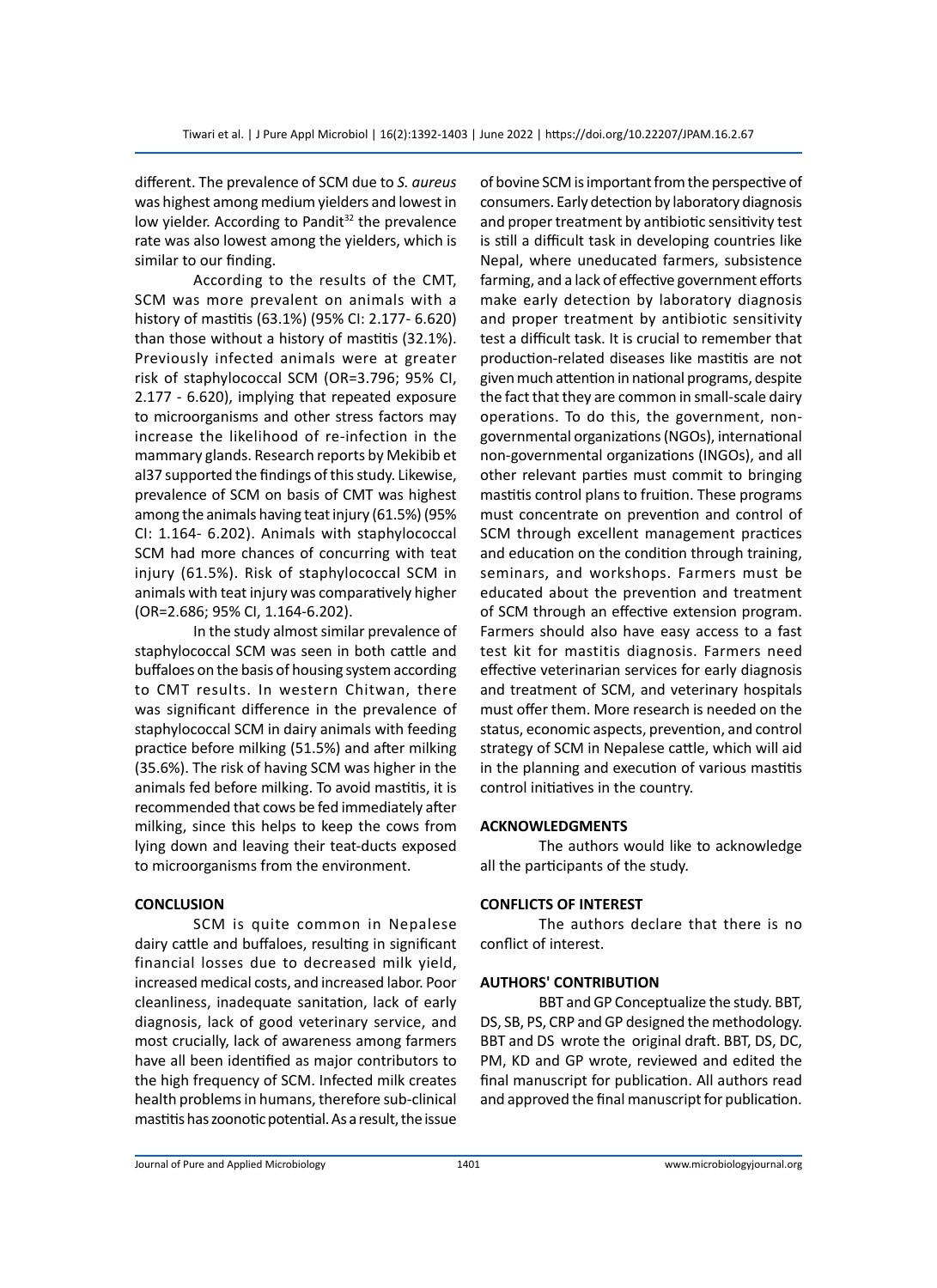#### **FUNDING**

This research was funded by National Cattle Research Program, Nepal Agricultural Research Council.

#### **DATA AVAILABILITY**

 The datasets generated during and/or analysed during the current study are available from the corresponding author on reasonable request.

#### **ETHICS STATEMENT**

This study was approved by Internship Advisory Committee of Veterinary Teaching Hospital, Paklihawa Campus, Institute of Agriculture and Animal Science, Tribhuvan University, Nepal Agricultural Research Council (NARC) and by the ethical review board of the Nepal Veterinary council with reference number Ethical. 03/2077.78

#### **INFORMED CONSENT**

Written informed consent was obtained from the participants before enrolling in the study.

# **REFERENCES**<br>1. Dhakal I

- 1. Dhakal IP. Normal somatic cell count and subclinical mastitis in Murrah buffaloes. *Journal of Veterinary Medicine, Series B.* 2006;53(2):81-86.doi: 10.1111/J.1439-0450.2006.00918.X
- 2. Deb R, Kumar A, Chakraborty S, et al. Trends in diagnosis and control of bovine mastitis: A review. *Pak J Biol Sci.* 2013;16(23):1653-1661. doi: 10.3923/ pjbs.2013.1653.1661
- 3. Sharun K, Dhama K, Tiwari R, et al. Advances in therapeutic and managemental approaches of bovine mastitis: a comprehensive review. *Vet Q.* 2021;41(1):107- 136. doi: 10.1080/01652176.2021.1882713
- 4. Bhandari S, Subedi D, Tiwari BB, Shrestha P, Shah S, Al-Mustapha AI. Prevalence and risk factors for multidrug-resistant *Escherichia coli* isolated from subclinical mastitis in the western Chitwan region of Nepal. *J Dairy Sci.* 2021;104(12):12765-12772. doi: 10.3168/jds.2020-19480
- 5. Lamey AE, Ammar AM, Zaki ER, Khairy N, Moshref BS, Refai MK. Virulence factors of Escherichia coli isolated from recurrent cases of clinical and subclinical mastitis in buffaloes. *Int J Microbiol Res.* 2013;4(1):86-94. doi: 10.5829/idosi.ijmr.2013.4.1.71103
- 6. Lejaniya AS, Chandran D, Geetha R. Recent trends in application of lactic acid bacteria (LAB) in dairy and biomedical industry: A critical review. *World Journal of Pharmaceutical Research*. 2021;10(12): 577-591.
- 7. Chandran D, Radhakrishnan U, Eldho L. Characterization of Malabari goat lactoferrin and its pepsin hydrolysate. *J Vet Anim Sci.* 2020;51(1):40-47.
- 8. Chandran D, Radhakrishnan U. Lactoferrin: A General Review. *Int J Pharma Sci Rev Res*. 2019;58(2):65-75.
- 9. Salvador RT, Beltran JM, Abes NS, Gutierrez CA, Mingala CN. Prevalence and risk factors of subclinical mastitis as determined by the California Mastitis Test in water buffaloes (*Bubalis bubalis*) in Nueva Ecija, Philippines. *J Dairy Sci.* 2012;95(3):1363-1366. doi: 10.3168/ JDS.2011-4503
- 10. Mpatswenumugabo JP, Bebora LC, Gitao GC, et al. Prevalence of subclinical mastitis and distribution of pathogens in dairy farms of Rubavu and Nyabihu districts, Rwanda. *J Vet Med.* 2017;217: 8456713. doi: 10.1155/2017/8456713.
- 11. Ebrahimie E, Mohammadi-Dehcheshmeh M, Laven R, Petrovski KR. Rule discovery in milk content towards mastitis diagnosis: Dealing with farm heterogeneity over multiple years through classification based on associations. *Animals.* 2021;11(6):1638. doi: 10.3390/ ANI11061638/S1.
- 12. Ebrahimie E, Ebrahimi F, Ebrahimi M, Tomlinson S, Petrovski KR. A large-scale study of indicators of subclinical mastitis in dairy cattle by attribute weighting analysis of milk composition features: highlighting the predictive power of lactose and electrical conductivity. *J Dairy Res.* 2018;85(2):193-200. doi:10.1017/ S0022029918000249.
- 13. Khanal T, Pandit A. Assessment of sub-clinical mastitis and its associated risk factors in dairy livestock of Lamjung, Nepal. *Int J Infect Microbiol.* 2013;2(2):49-54. doi:10.3126/ijim.v2i2.8322.
- 14. Dhakal IP, Dhakal P, Koshihara T, Nagahata H. Epidemiological and bacteriological survey of buffalo mastitis in Nepal. *J Vet Med Sci.* 2007;69(12):1241- 1245.
- 15. McInerney JP, Howe KS, Schepers JA. A framework for the economic analysis of disease in farm livestock. *Prevent Vet Med.* 1992;13(2):137-154. doi: 10.1016/0167-5877(92)90098-Z
- 16. Dhakal IP. Economic impact of clinical mastitis in the buffaloes in Nepal. *Buffalo Journal.* 2002;2:225-234.
- 17. Oliveira FG, Cook RF, Naves JH, et al. Equine infectious anemia prevalence in feral donkeys from Northeast Brazil. *Prev Vet Med*. 2017;140:30-37. doi: 10.1016/j. prevetmed.2017.02.015
- 18. Bhakat C, Mohammad A, Mandal DK, et al. Readily usable strategies to control mastitis for production augmentation in dairy cattle: A review. *Vet World.* 2020;13(11):2364-2370. doi: 10.14202/ VETWORLD.2020.2364-2370
- 19. Poudel U, Dahal U, Dhakal S. Review of poultry production and poultry vaccine manufacture in Nepal. *Global Journal of Agricultural and Allied Sciences.* 2021;3(1):1-7. doi: 10.35251/gjaas.2021.001
- 20. Tiwari I, Shah R, Kaphle K, Gautam M. Treatment approach of different hormonal therapy for repeat breeding dairy animals in Nepal. *Arch Vet Sci Med*. 2019;2(3):28-40. doi: 10.26502/avsm.007
- 21. Subedi D, Bhandari S, Pantha S, et al. Epidemiology of African Swine Fever and Its Risk in Nepal. *Microbiol Res.* 2021;12(3):580-90. doi: 10.3390/ MICROBIOLRES12030041
- 22. Maharjan K, Chaudhary D. Scenario and policy of